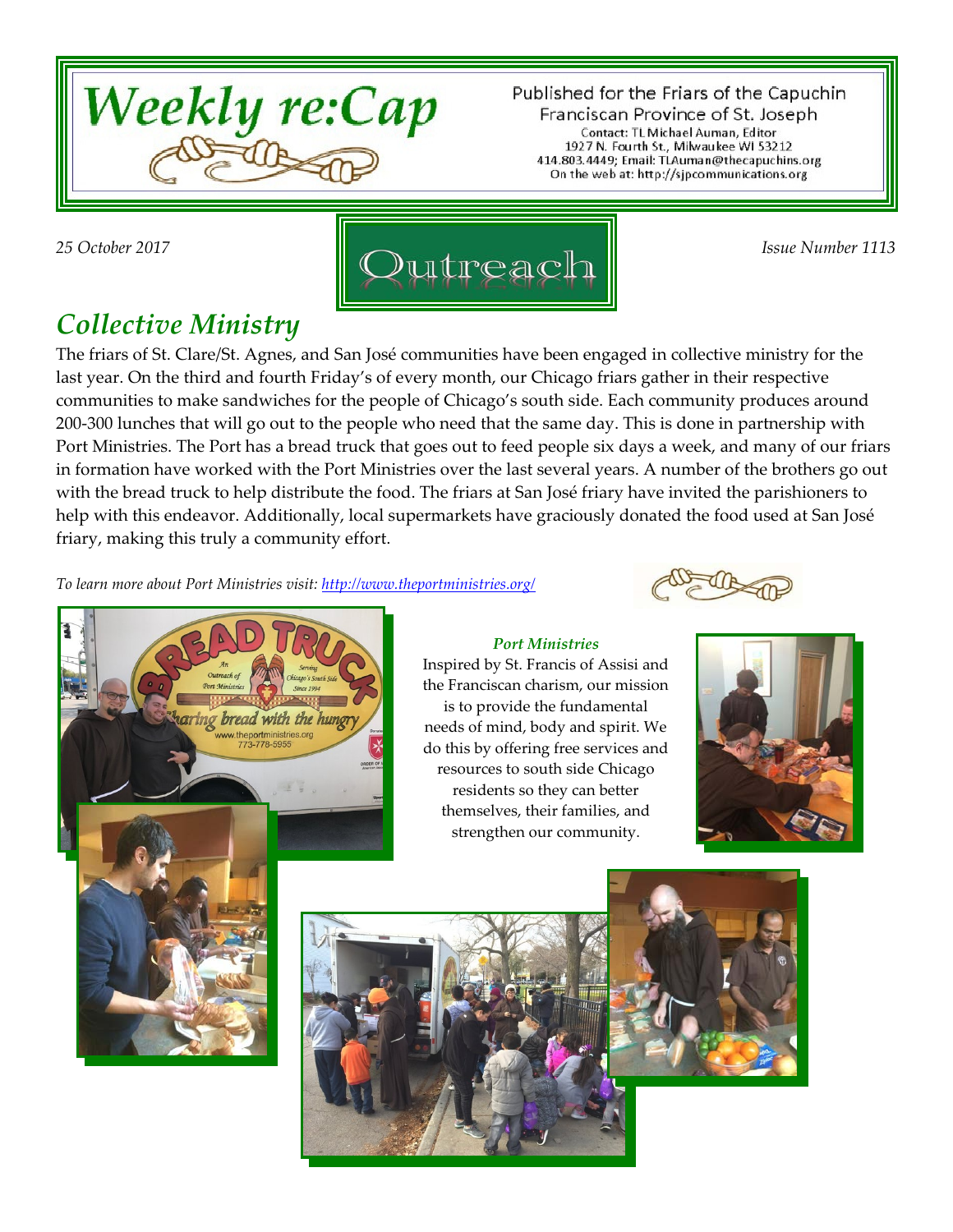

*30 years of service in the Fox Valley*

Around 250 people gathered at the Radisson Paper Valley Hotel in Appleton on September 14, 2017 to celebrate LEAVEN's 30 years of service

to people coming for emergency assistance (mostly of a financial nature). LEAVEN stands for: *L*imited *E*mergency *A*ssistance *V*alley *E*cumenical *N*etwork. It was founded by Bob Udulutsch after he was assigned in 1984 to St. Joseph Parish as associate pastor. The pastor asked him to take charge of the parish social concerns committee. St. Joseph Food Pantry had started about eight months before Bob arrived, so people applying for the food that was being offered out of the basement of St. Joe's school building also found it convenient to stop at the rectory to ask for things like gas vouchers, bus tickets, etc. As requests grew, both at the Food Pantry and at the rectory, so did the realization that poverty in the tri-counties of Northeastern Wisconsin, i.e., Outagamie, Calumet and Winnebago, was widespread, and could be addressed only by harnessing the efforts of churches and other helping agencies. This was undertaken, and the history of such collaboration is what was celebrated that day at the Paper Valley Hotel, the same venue, incidentally, where *LEAVEN* got started when leaders of the community met 30 years earlier and committed to starting such a helping agency and resource center.

Over the past 30 years, infrastructure was gradually and thoughtfully put in place and gradually developed, thanks to three very foresighted executive directors, and very talented and dedicated volunteers, today numbering about 230. Over the past 30 years these volunteers have worked 340,382 hours which saves *LEAVEN* over \$350,000 in salary expense each year. Over the past 30 years the amount of direct client assistance has amounted to \$12, 841,694.00 distributed according to need to 123,775 households. *LEAVEN* serves about 7000 households each year.

## *If it's All Soul's Day, it's Día de los Muertos*



Día De Los Muertos (Day of the Dead) is one of the world's most misunderstood holidays. Because it's celebrated within range of Halloween, and features an assortment of macabre imagery and costumes, some people assume it's just "Mexican Halloween," while attempts to co-opt the holiday have been repeated through history.

Originally a harvest celebration for the Aztecs, what would become the Day of the Dead in Mexico was originally celebrated around the end of summer,

structured as it was around the farming season. This is much like Halloween, which is derived from pagan holidays that also celebrated the change of the seasons. Spanish conquistadors bringing Catholic influence to Latin America combined the holiday with the Catholic traditions of All Saints' and All Souls' Days.

All Saints' Day and All Souls' Day are related, but they are two separate celebrations. On All Saints' Day there's a call to live as saints, to remind us how we're supposed to live. On All Souls' Day, we're talking about our deceased, and asking God's mercy for them.

Day of the Dead follows a similar two-day structure. On the first day, families remember children who have died, and on the second, the adults. The central belief is that the spirits of loved ones are allowed to join the living on those days and commune with them, and the celebration is geared towards that idea: People leave toys and calaveras (the iconic skull — made from sugar) for children, and for adults they leave food, favorite possessions and alcohol at elaborate homemade altars called ofrendas.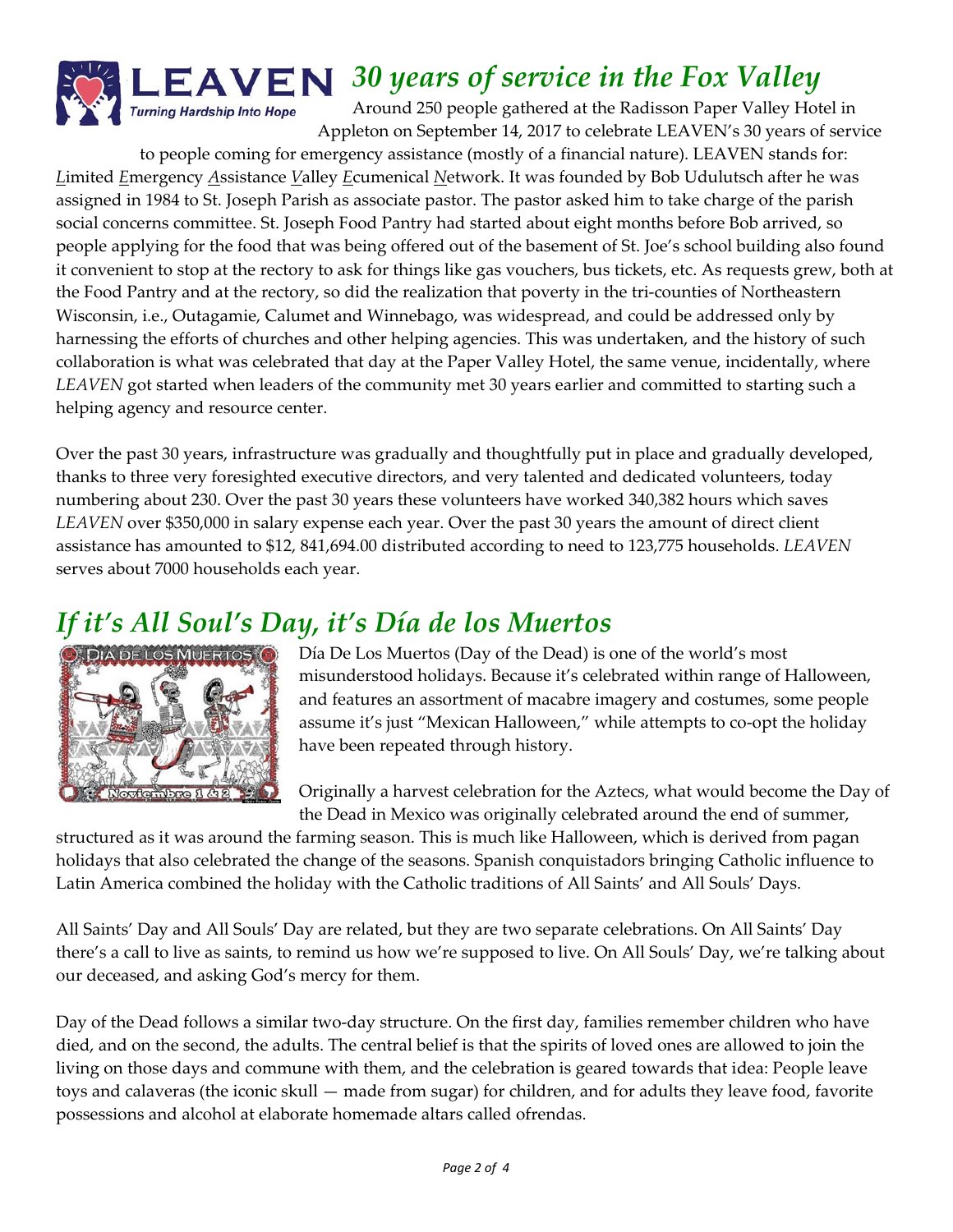One of the holiday's most iconic symbols is actually a political cartoon: In the early  $20<sup>th</sup>$  century, famous Mexican artist José Guadalupe Posada sketched out a female skeleton dressed in an elaborate hat. Posada's intent was to skewer Mexican natives he felt were rushing to adopt European modes and customs at the expense of their own culture, but she became a larger symbol of the holiday thanks to Diego Rivera, who christened the character La Calaveras Catrina in his 1948 work *Sueño de una tarde dominical en la Alameda Central* (Dream of a Sunday afternoon along Central Alameda), pictured at right. To this day, she — and her attendant male counterparts — have become an essential



representation of the holiday. Catrina also has her ties in the Aztec death goddess Mictecacihuatl, or the Lady of the Dead, who was keeper of the bones in the underworld and officiant of the Aztec harvest celebrations that would evolve into Día de los Muertos.

Lastly, it's important to remember that, despite all the morbid imagery, Día de los Muertos is about celebrating life, *not* mourning death. It's a joyous holiday, one that winks at death instead of crying over it.

# *Detroit Institute of Arts welcomes the dead with ofrenda displays*



*Ofrenda altar on display at the DIA*

Tamales, sugar skulls, and spirits— these are the ofrendas, or offerings, you can find on handmade alters built this time of year in order to welcome home those who've passed on.

In honor of Día de los Muertos, the Detroit Institute of Arts (DIA) in collaboration with the Mexican Consulate of Detroit, has invited local artists and community members to create traditional ofrenda alters for display in the museum Oct. 13 to Nov. 12.

Ofrenda alters are made as a passage to welcome home spirits who have passed on. They can also be created as a way to pay homage to not only people, but places, moments in time, ideas, and events that people feel are worth commemorating.

The altars are decorated with objects important to lost loved ones such as flowers, favorite foods, mementos, sugar skulls, candles, and pictures.

According to the DIA's website, the goal of the display is "to build a sense of community by facilitating the making of personal connections with the reasons and ways people honor the deceased, and to encourage artists and visitors to participate in the act of remembering."